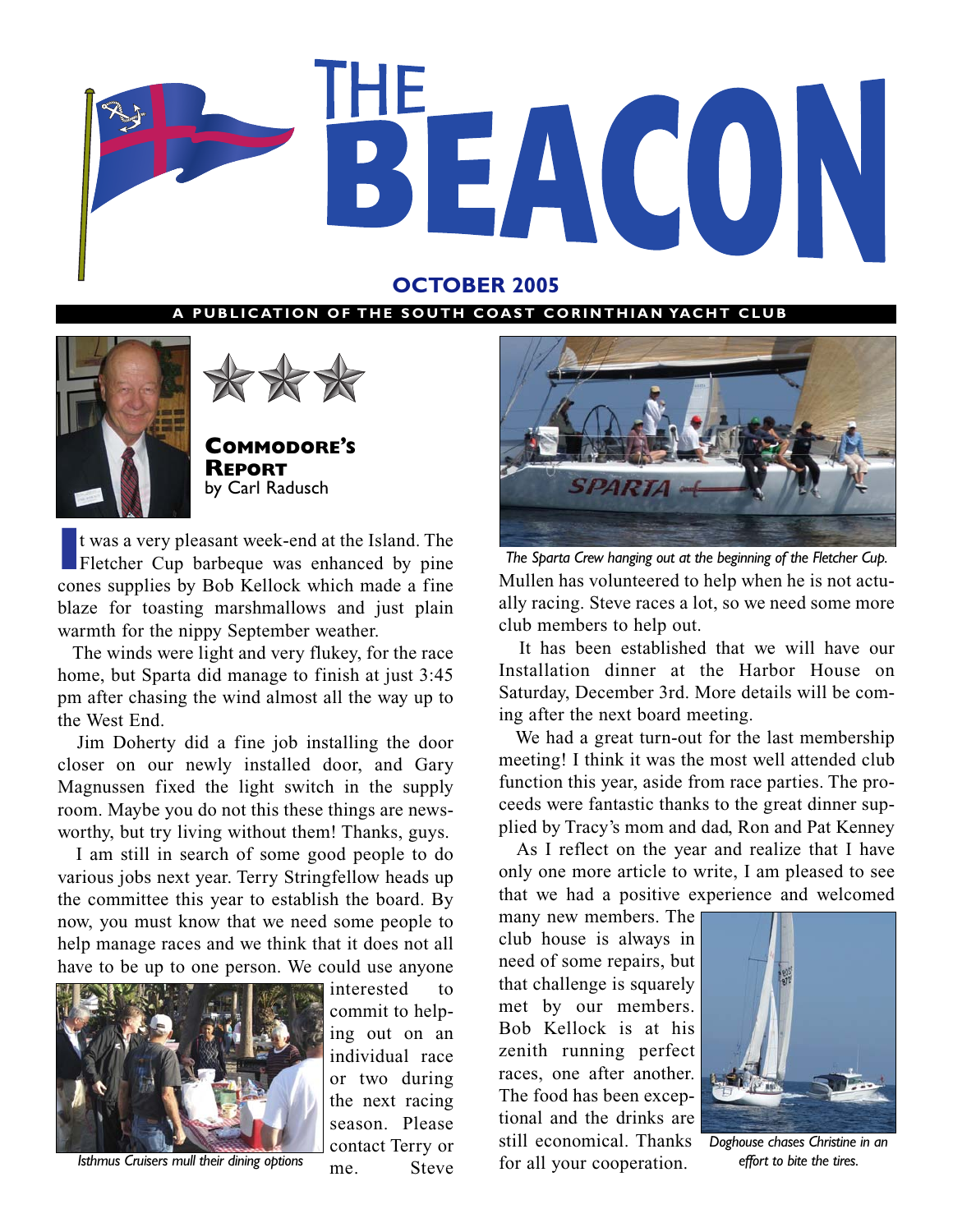#### **October 2005 THE BEACON**





### **VICE COMMODORE'S REPORT** by Sandy Bartiromo

One of the job duties of Vice Commodores is to pass on information to members and share some of the historic events that boaters should know.

This time line is true and as accurate as I could find.

- 30M B.C. First dug out canoe created by bored caveman.
- 29M B.C. First Boat Club formed, refuses admittance to Neanderthals.
- 16M B.C. Oars invented. Made tubing possible.
- 1247 B.C. First fishing pole invented.
- 1192 B.C. Worms discovered. Replaced rocks as bait.
- 1092 B.C. Beer invented. Giving boaters something to do while fishing.
- 845 A.D. Vikings invent the Bayliner and use it to conquer all of their neighbors.
	- 1465 Prototype of the submarine developed in Germany.
	- 1893 First canvas sneakers invented. No more dress shoes on deck.
	- 1918 Bill Schultz first to storm out of house to go boating after a fight with his wife.
	- 1921 Johnson Outboard Motor Co. formed. Boating can now be enjoyed on windless days.
	- 1924 Automatic windlass invented. Marital fights on boats reduces by 40%.
	- 1932 South Coast Corinthian Yacht Club founded.
	- 1947 Igloo Co. develops ice cooler. The single most important invention in boating history.
	- 1950 Porto-Potty invented. No more "hanging over the side."
	- 1951 Holding tank deodorizers invented. Saves Porta-Potty company from bankruptcy.
	- 1957 Topless beaches approved. Boat sales triple.
	- 1958 Boston Whaler invents unsinkable boat. Still working on an uncrashable car.
	- 1971 First electric bilge pump installed. Boaters are now free to sail despite leaks.

More to come for this industry in the next Beacon, stay tuned.

*A step forward in the history of boating?*







**RACE CHAIR'S REPORT** by Jim Doherty

**T**he end of the summer was marked by our Fletcher cruise to the Isthmus and race back. Both racers and cruisers headed over to Catalina to enjoy a weekend at the island. Some headed over as early as Wednesday. We had a nice BBQ on the beach on Saturday night. Sunday, we powered to Emerald Bay to start the race at 11 am. Gary and Sandy had their power boats out and set a start line, Gary started the race using a 5 min warning signal followed by a 4 min sound, followed by a 1 min sound then a horn for the start. Camelot was confused at the start and was over 4 min early. There was no wind to speak off. After about an hour Windfall, Camelot, and Dog House all retired and motored home.



*Doghouse,Windfall, Sparta and Camelot IV off of the Isthmus.*

The final results are . . . not yet available! Racers take their own finish times and submit them to the race chair. The results and trophy presentation are done at SCCYC the Friday following the race, which is after the Beacon deadline. If you haven't heard the results by the time the Beacon is distributed, check our web site (www.sccyc.org).

We put on two races in October. On the 22nd, we present the Two For One race. This is the 4th and last race of the Man / Woman Series. The series trophies will be presented at SCCYC in addition to the race trophies. We'll need the full complement of Club volunteers for race committee and hospitality for this one. Please show the Club spirit and volunteer to help.

On October 30th, we'll be celebrating Halloween with our Campbell Cup. This race is for Club Members only. We race from the breakwater to the Santa Monica Buoy and back in honor of the first sail in Marina del Rey harbor by our very own Phil Campbell. This is a fun race for all of our club sailors to enjoy, even those that aren't racers. We top off the day with a BYO BBQ at the Club. So, calling ALL SCCYC sailors, please join us on the 30th.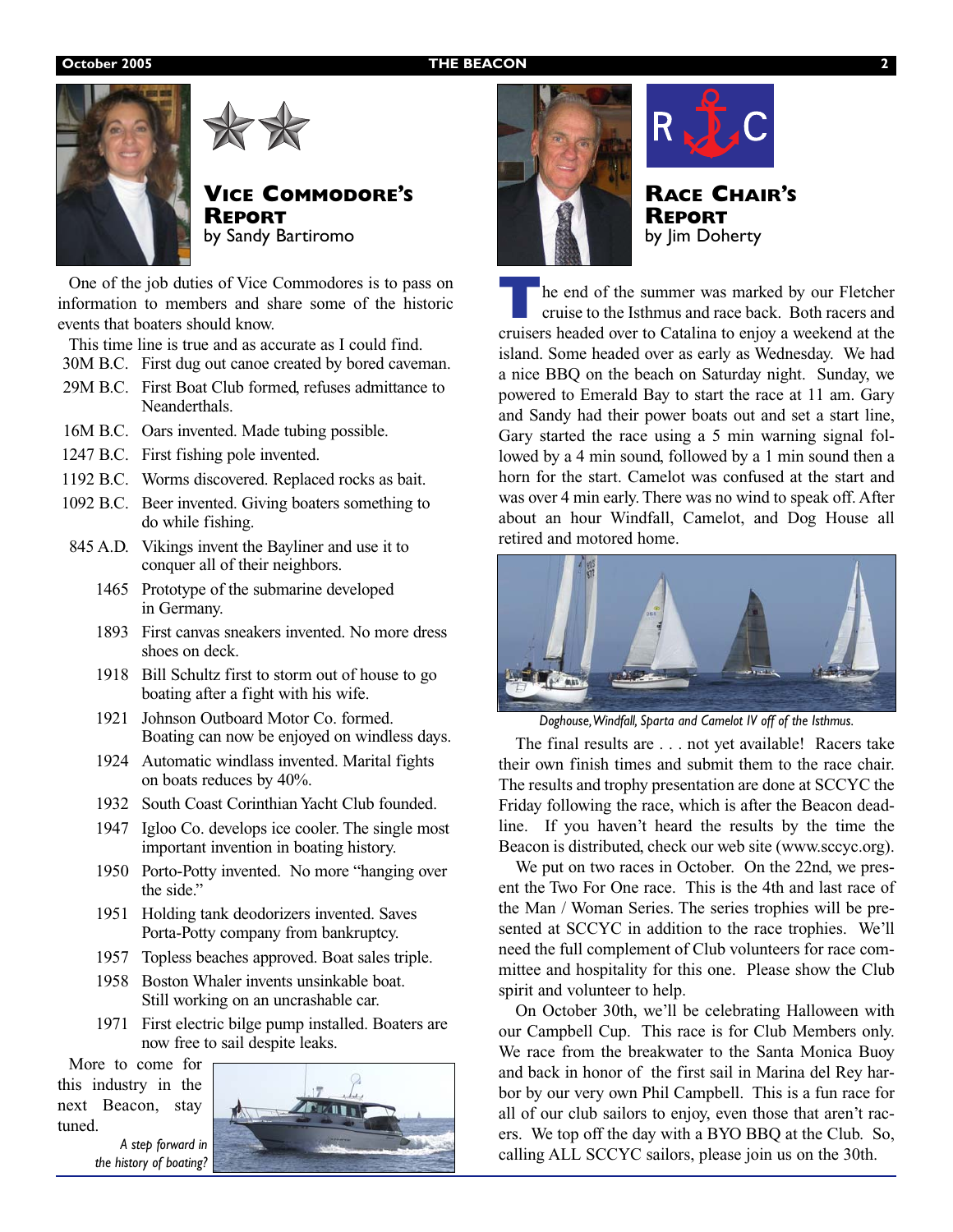**October 2005 THE BEACON 3**

# **Small Boats Sailor Continues SCCYC Winning Tradition**



*Ben leads the Optis round the course in S.F.*

**I**'ve really enjoyed representing South Coast Corinthian Yacht Club in 2005, while sailboat racing. In the many sailing regattas that I've competed in from San Diego Yacht Club to San Francisco Yacht Club, and across to Severn Sailing Association in Annapolis, Maryland, everyone asks the same question. Where is South Coast Corinthian Yacht Club located? I always reply that SCCYC is the oldest yacht club in Marina del Rey, and the best yacht club!

I've included results from a few of my recent regattas.

#### **2005 US Sabot Highpoint Series**

1st place out of 81 competitors. The series consists of 10 different regattas, of which 8 regattas have been held so far. I have trophied in all the regattas except one.



**Optimist Class Northwest Junior Olympics** *Optimist Class Pacific Coast Winners*

1st place out of 45 entries. The regatta was held August 27-28 at San Francisco Yacht Club. This was the largest Optimist class to compete on the



*Ben Spector and crew with the spinnaker set at the windward mark.*

Pacific Coast thus far. My scores were two 1sts and two 3rds. My sail # is 11632 in the above left Optimist picture. I also received the Sportsmanship trophy from San Francisco Yacht Club for the event.

#### **Club FJ National Championship**

8th place out of 61 entries. The regatta was run on three days July 29-31 in King Harbor. I was the youngest competitor to finish in the top ten. Many top ten finishers in the event go on to become top collegiate sailors. The winds were moderate, and up to eighteen knots. I've attached a couple pictures. My sail  $#$  is 1145 and our kite was yellow with a blue stripe. I'm the guy in the back of the boat driving. I've also attached a picture of my brother Mark Jr. coaching me in a picture. He represented SCCYC in the O'Day Men's Championship sail off this summer. He's currently a member of the University of Hawaii sailing team. They have been ranked by *Sailing World* for the second straight month as the number 1 collegiate sailing team. You can't miss him in the picture with the white University of Hawaii sailing team shirt. I'm the guy in the red and dark blue Gill spray jacket. *(at right)*

#### **Southern California CFJ Junior Olympics**

3rd out of 27 entries. Held at San Diego Yacht Club July 22-24.

#### **Optimist Class Pacific Coast Championship**

3rd place finish out of 38 entries. Held at San Francisco June 18-19. Lots of wind. Probably hitting low 20s on the knot meter. The regatta gets a wow for exciting sailing conditions on San Francisco Bay. I've attached a picture of me with the trophy. I'm on the far right of the picture.

I'm looking forward to finishing the US Sabot Hi Series, and going to Houston Yacht Club in late November for the United States National Optimist team trials.

Happy Sailing, – *Benjamin Spector*



*Ben Spector and crew return from the day's racing*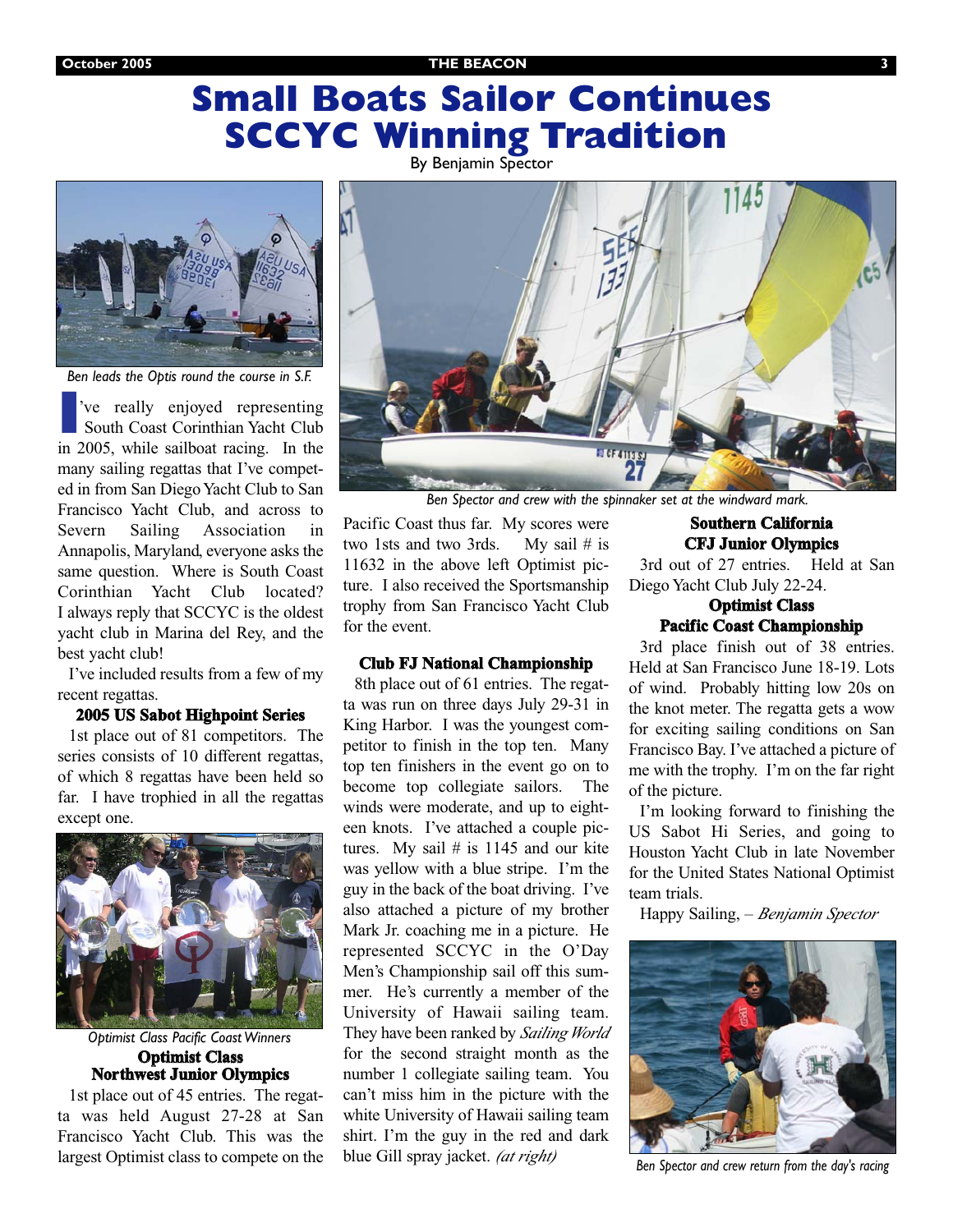# **Sailing Amongst the Stars**

I apologize that this article has not reached you, the reader sooner, but if my dear predecessor Albert was indeed correct, it matters not…any fulfillment gleaned from the reading of my words is appropriately relative, yet timely.

Not too long ago [pun geekily intended], I was enjoying a solitary day sail on *faute de mieux* [or for the Hooked-on-Phonics Summa Cum Laudes: "Photo Mirror"] in Marina del Rey. No agenda. No expectations, other than remaining mast-up and developing undecipherable PFD tan-lines. No cell phone. No Blackberry. A textbook defining "therapy sail".

For me, the importance of these moments is intrinsically selfish. I can easily justify this time as "unavailable" to anyone or anything other than my thoughts…

*"I'm sorry; you tried reaching me on my LAN, cell, and PDA to no avail for a couple of measly hours without response? Gee, I was on a boat and was afraid of subjecting my overly sensitive electronic tracking devices to the elements. Damn!"*

So, there I am, happily scuttling along, creating my very unrace-like serpentine wake, when I am transported from sailing the waters of MdR, to amongst the Stars…literally.

The King of Spain Regatta competitors are making their way back home from another day of battle. An endeavor of mental, physical, and emotional prowess. I see the multi-national designations on the roachy mains, and find myself suddenly in awe, contemplating who I, in my humble Lido, navigating with equally humble skill, am brushing past.

Predictably, in the genetically uncontrollable way in which a man tightens his abs upon identifying an object of desire at the beach, I laugh in mock disdain at my impulsive response to correct my posture, check trim, and balance the helm. I also make a mental check to order my next set of sails with the "UZB" as a prefix to my sail number,

by Skipper Sagan



purely for the surefire intimidation factor that resonates with the association that whomever campaigns a *Lido 14 from Uzbekistan*, must really be a badass of the highest order! [Additional note to self: pick up false beard, spirit gum, and get eyelashes darkly tinted] *Don, Bruce and Caitlin, a better dog's life*

Honestly, I do not know who I sailed past during those fleeting minutes; Olympic Medalists; National Champions, OD hopefuls, newly-christened weekend warriors…I suppose, in the big scheme of the universe, it ultimately should not matter because there are, or should be, weightier issues that define our lives.

However, I am as susceptible to the spontaneous flirtations with Stardom as anyone else. So, to compete in a society that increasingly emphasizes one-upmanship for the experience "celeb", and chance association with perceived greatness, I will play a trump card; that sailing has advantages that remain uniquely noteworthy, i.e., accessibility to greatness. For example:

*Played a pick-up game of basketball on the local court over the weekend?* Gee, that's super cool. Was Michael Jordan there? Me, oh well, you know, I "just sailed" against an equally competitive group that happened to include a World Champion.

*League softball tournament of the best teams in your city?* Fantastic! Did the Right Fielder fly in from Brazil to participate?

*Golf is incredibly difficult on a physical and mental level?* Why, yes it is.

*Racing a sailboat?* Hmmm…imagine lifting weights, and/or completing a spinning class, and playing chess simultaneously. [NOTE: your OD may vary; e.g., "Lidos": playing chess and assembling a really intricate Weber BBQ]. Of course, you do have the advantage of "swearing like a sailor" at your competitors during play!

Now, I do not believe that sailing is an elitist venture requiring astronomical financial resources or the brainpan of a rocket scientist. [Although, face it, "rocket scientists" are in dire need of some positive PR *in* light of recent events.] In fact, I am confident that this misleading perception prematurely eclipses the nascent enthusiasm of many potential novices. The onus is on us "in the know" to liberate these souls from the illusion of a flat world mentality; because as "us in-the-know" know, the world is lumpy with square-shaped waves that exacerbate the rhumbline. Sailing is universal in its appeal to infinite variety of personality disorders!

*So you think the Sun actual revolves around YOU?*…So be it; Vendee Globe Challenge, here you come!

Feeling the struggle for identity amongst countless seemingly indistinguishable others? Check the local classifieds for a Laser.

*Convinced that Life is futile, inexorably strips away your material worth, and confiscates even time itself, akin to the misfortune of unwanted proximity to a Black Hole?* Well my friend, embrace the misery and purchase a powerboat with twin in-boards.

Yes indeed, of the billions and billions of distractions that we choose to define our Life experiences by, I for one, am genuinely thankful that sailing provides a stellar avenue to not only enrich me, but those with whom I can share the experience and, hopefully, encourage new explorations of their own.

Introduce sailing to someone, soon. Like, you know, before the return of a famous comet or something.  $-R.S.$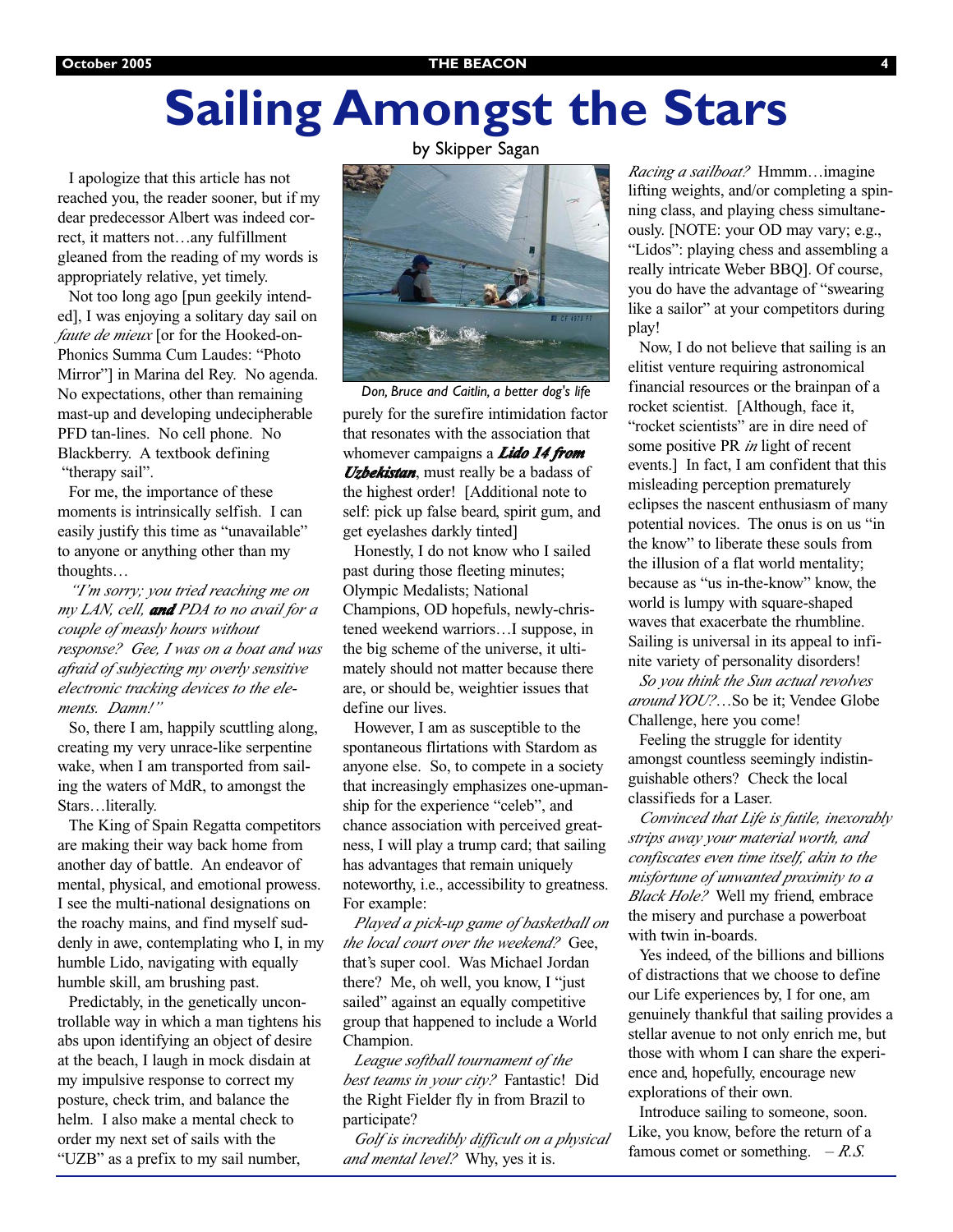**October 2005 THE BEACON 5**



# O.D. SCHEDULE **& Club Events**

| Friday 1800 - 2200 Hrs<br>(Year Round Hours) |                                                               | Saturday 1200-1600 Hrs<br>(Fall/Winter Hours) |                                                                 | <b>Sunday 1200-1600 Hrs</b><br>(Fall/Winter Hours) |                                                   |
|----------------------------------------------|---------------------------------------------------------------|-----------------------------------------------|-----------------------------------------------------------------|----------------------------------------------------|---------------------------------------------------|
| 09/30                                        | Ron Johnston                                                  | 10/01                                         | <b>Brian Mason</b>                                              | 10/02                                              | <b>Gary Speck</b><br><b>Board Meeting 6pm</b>     |
| 10/07                                        | Ron Judkins<br><b>First Friday Dinner</b>                     | 10/08                                         | Don Baker<br><b>Mike Priest's</b><br><b>Birthday Party Bash</b> | 10/09                                              | Steven Johnson                                    |
| 10/14                                        | <b>Steve Mullen</b><br>w/Peter Beale<br><b>Anchoring Talk</b> | 10/15                                         | Jerry Magnussen                                                 | 10/16                                              | Mark Tilford                                      |
| 10/21                                        | <b>Bob Kellock</b><br><b>Annual Bus. Meeting</b>              | 10/22                                         | Robert Speiler<br>2 for I Race Party                            | 10/23                                              | Lara Jacques                                      |
| 10/28                                        | <b>Gil Gfelner</b>                                            | 10/29                                         | <b>Michael Sikov</b>                                            | 10/30                                              | <b>Gimmy Tranquillo</b><br><b>Campbell Cup</b>    |
| 11/04                                        | <b>Mike Priest</b><br><b>First Friday Dinner</b>              | 11/05                                         | <b>Bruce Fleck</b>                                              | 11/06                                              | <b>Bernard Auroux</b><br><b>Board Meeting 6pm</b> |
| 11/11                                        | <b>Tom Estlow</b>                                             | 11/12                                         | Sandy Clark                                                     | 11/13                                              | Mark Register                                     |
| 11/18                                        | Jim Doherty                                                   | 11/19                                         | <b>Trish Lavay</b><br><b>Election Meeting</b>                   | 11/20                                              | Dan Grabski                                       |
| 11/25                                        | Dana Hutton                                                   | 11/26                                         | <b>Rick Horner</b>                                              | 11/27                                              | George Burke<br><b>Club Decorating Party</b>      |

If you cannot fulfill your duty on your assigned date, please get a replacement and notify Don Baker (db1040@earthlink.net) of your replacement. It is your responsibility to fulfill your duty or find a replacement; otherwise you may be assessed a donation of up to \$25. **Reminder**: Please fill out the OD logbook, as it may be the only record that you fulfilled your duty. **NOTE**: The sponsoring member introduces the new Member to O.D duty on the first tour.

## **MEMBERSHIP REPORT**

The cork board is getting too small for all of the member candidates interested in joining our fair club: Dylan Porter and his Baltic 42', *Papalagi*, were the boat to watch in the Fletcher Cup; Michael O'Brien looks to increase the Columbia fleet; Marco Karpodings and his Yorktown 35' add a social cruising boat; Jerome Sammarcelli and his Martin 243, *Chupacabra* (2?), add more racing excitement, Wally Stephen increases the ranks of the Lido Fleet, Dan Karnowsky looks to put the pedal to the plastic, and Kellee Raymond considers rejoining the fold. Imagine the increased interest in the club if we had a popcorn machine!

### **PETER BEALE TO SPEAK ON THE WEIGHTY ISSUE OF ANCHORING**

Peter Beale, noted USCG 50 Ton Master, Lidoer, ASA Instructor and 48 year sailing veteran will talk about anchoring experiences and lessons learned. Stories to include how after anchoring in the middle of the night following a gale on a river, he was woken up early morning to find he was on the local yacht club starting line, surrounded by a fleet 18ft clinker built bow sprit dinghies charging around him trying to get the best start.

Finger foods, light snacks and cheese and cracker stuffies will be provided for this entertaining evening on Friday, October 14th